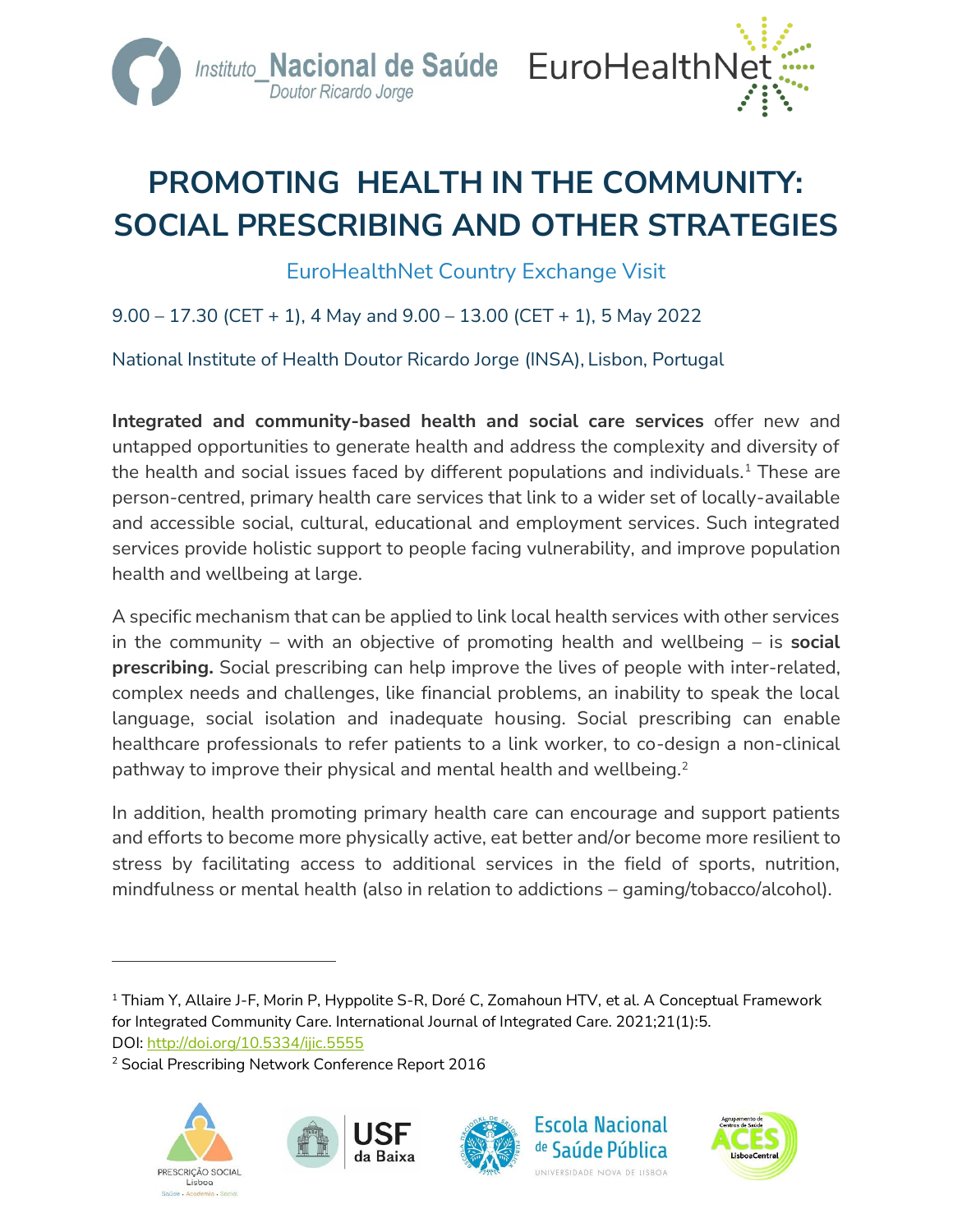Social prescribing can transform the way a person is supported by professional sectors and their community.

This Country Exchange Visit, hosted by the National Institute of Health Doutor Ricardo Jorge (INSA) in Portugal, will enable representatives of national or regional public health agencies from across the EU with an opportunity to share their experiences with implementing such programmes and initiatives. Participants will discuss examples of social prescribing and other health promoting primary care strategies such as positive health and explore the political, financial and practical factors needed to strengthen the links between community and primary health care and social services.

During the meeting, there will be an opportunity to visit the work taking place in this field in Lisbon and peri-urban areas. Participants will meet and discuss with the health professionals, political leaders, registered patients and community service providers in the framework of social prescribing network activities in Portugal. We will also explore European level strategies and programmes that can support such efforts and help build capacities in this area, and the financial considerations of running cross-sectoral programmes.

# **About Country Exchange Visits**

EuroHealthNet Country Exchange Visits are member-only events that are open to senior delegates. The aim is two-fold, namely (1) to exchange good practices and policies on selected core themes and showcase members' work to a selection of senior European colleagues and, at the same time, (2) discuss how related EU policy instruments may support at national, regional and local levels.



EuroHealthNet is funded by the European Union. However, the information and views set out in this publication are those of the author and do not necessarily reflect the official opinion of the European Commission. The Commission does not guarantee the accuracy of the data included in this publication. Neither the Commission nor any person acting on the Commission's behalf may be held responsible for the use which may be made of the information contained therein.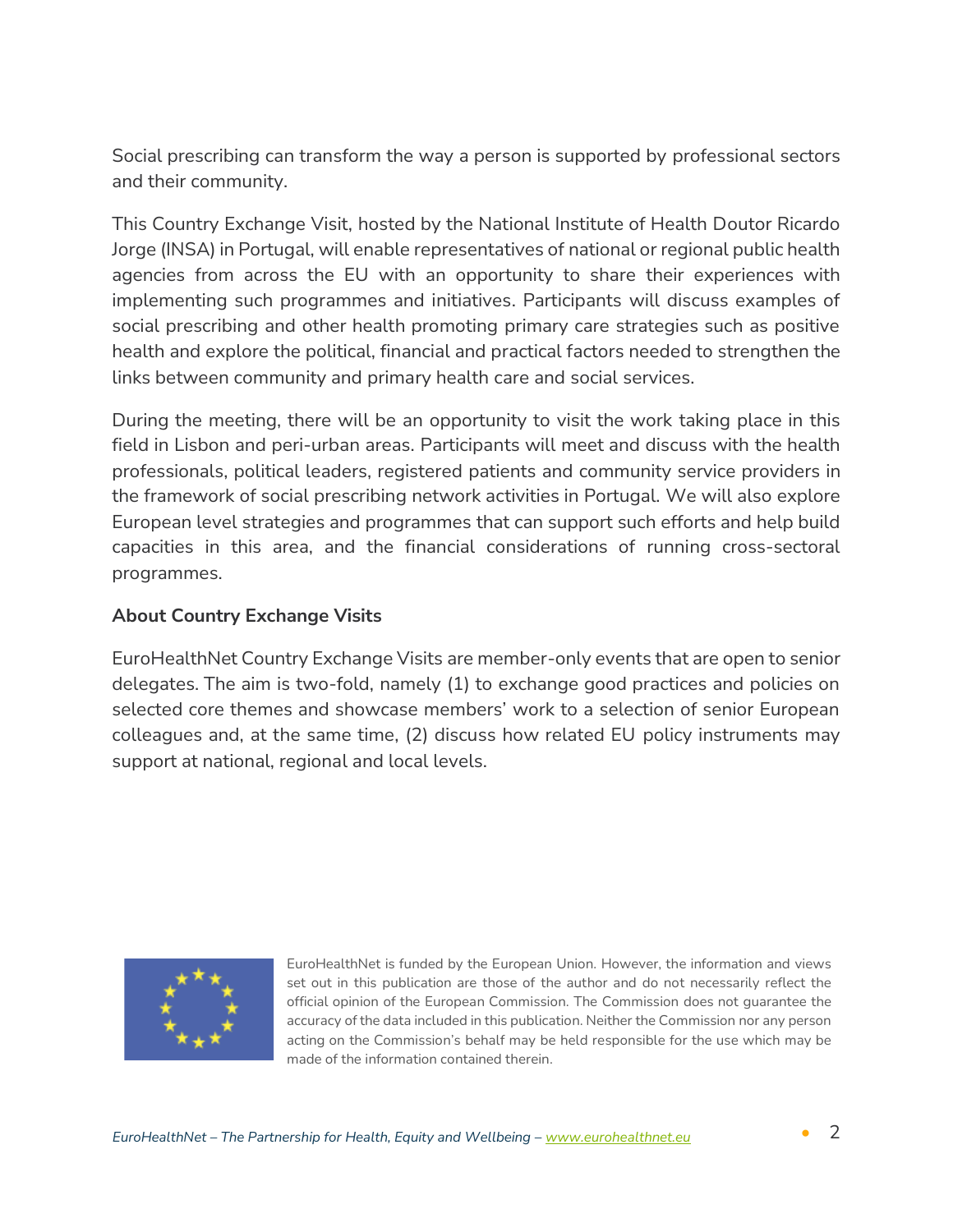# **Agenda**

Co-moderators: EuroHealthNet and INSA

# **Day 1 - Wednesday, 4 May 2022**

## 8.30 Registration at National Institute of Health Doutor Ricardo Jorge (INSA)

*The session from 9.00 – 12.30 will be available to follow on zoom (Registration is available [here\)](:%20https:/us06web.zoom.us/meeting/register/tZIld-GvqTsuG9Wq4zha9YvR1dNQHu9r52j1).*

## 9.00 Welcome and introductions

- Luciana Costa, Researcher, National Institute of Health Doutor Ricardo Jorge (INSA)
- Executive Board member of National Institute of Health Doutor Ricardo Jorge (INSA)
- Ministry of Health, Portugal (TBC)
- **•** Caroline Costongs, Director of EuroHealthNet
- (Tour de table, expectations and needs)

### 9.30 Building foundations for promoting health in the community

- Health system foundations for health promoting community services and social prescribing, *Dr. Anant Jani, University of Oxford*
- Introduction to social prescribing movement in Europe, *Bogdan Chiva Giurca, Development Lead at [Global Social Prescribing Alliance,](https://www.gspalliance.com/) Clinical Champion Lead at [National Academy for Social Prescribing](https://socialprescribingacademy.org.uk/) in the UK*
- Social prescribing developments in Portugal, *Dr. Cristiano Figueiredo, USF da Baixa, Central Lisbon Health Centre Cluster, National School of Public Health, NOVA University Lisbon*
- Presentation of tools and (non)legislative processes from EU Institutions, followed by a discussion on how they can be applied at national, regional, and/or local levels – and how they can be used to support local organisations and advance health promotion, *Ingrid Stegeman, Programme Manager and Lina Papartyte, Project Coordinator, EuroHealthNet*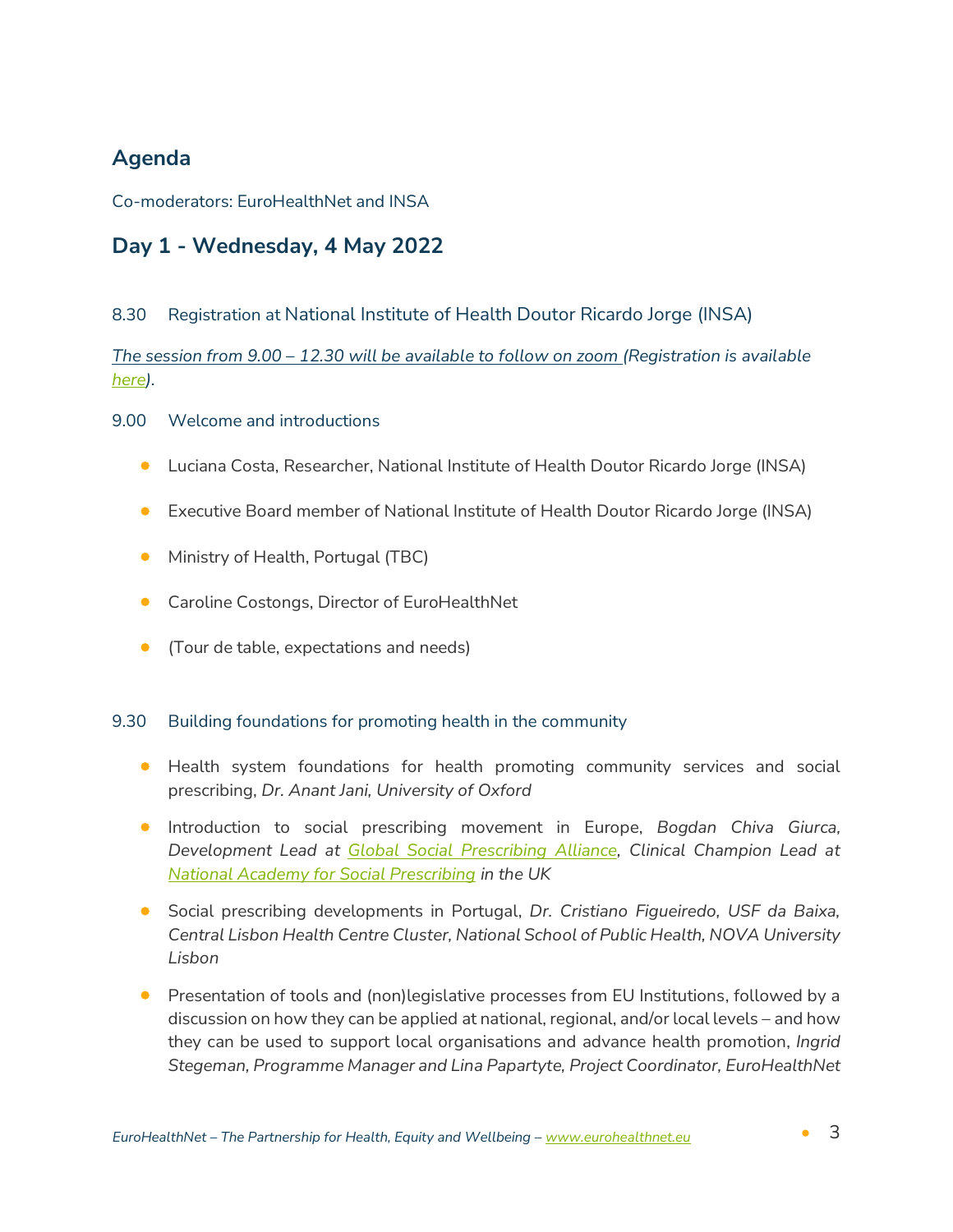## 10.30 Coffee break

10.50 Strategies and practices of social prescribing (or other strategies for services in the community) from EuroHealthNet member institutes. Overview from members on what works (or doesn't) and why in practice

• Austria, Finland, Hungary, Italy, Netherlands, Portugal, Slovakia, Slovenia, Wales

### 12.00 Time for questions and exchange

### 12.30 Transportation to the site visit and lunch

Lunch at [Cozinha Popular da Mouraria,](https://cooperativecity.org/2018/09/19/cozinha-popular-da-mouraria-a-social-kitchen-for-neighbourhood-inclusion/) Substância Project, a social kitchen for neighbourhood inclusion

### 14.30 Site visit 1

The key social prescribing partners from the voluntary and community sector in Lisbon – presentation of services provided, challenges, opportunities, and early lessons from the intersectoral collaboration between primary care and the third sector at the [Mouraria Creative Hub,](https://eur03.safelinks.protection.outlook.com/?url=http%3A%2F%2Fcreativehubmouraria.weebly.com%2Fo-lugar.html&data=04%7C01%7CLuciana.Costa%40insa.min-saude.pt%7C01e3de17021b436f77f708d9e7385fdb%7C22c84608f01d46c5802463cc962e5f51%7C0%7C0%7C637795051589048241%7CUnknown%7CTWFpbGZsb3d8eyJWIjoiMC4wLjAwMDAiLCJQIjoiV2luMzIiLCJBTiI6Ik1haWwiLCJXVCI6Mn0%3D%7C3000&sdata=J1CCHKpyeqn4GKGgX9m1Soj9AclTApZoVZ6mWcOPffk%3D&reserved=0) an innovation and creative centre, which also hosts community meetings to discuss and further develop social prescribing activities.

- **National Natural History Museum and Botanical Garden of Lisbon (Museu Nacional de** História [Natural / Jardim Botânico de](https://www.museus.ulisboa.pt/en) Lisboa)
- **•** Association fighting loneliness and isolation [\(Associação Mais Proximidade\)](https://www.maisproximidade.pt/)
- Cycling without age movement [\(Pedalar Sem Idade\)](https://pedalarsemidadeportugal.pt/)
- **[Santa Casa da Misericórdia de](https://en.scml.pt/) Lisboa**, a charity involved in social networks
- **•** National Immigration support Centre (Centro Nacional de Apoio à Integração de [Migrantes\)](https://www.acm.gov.pt/-/cnai-lisboa)
- [Portugal Multicultural](https://www.pmaapt.com/) Academy Association, an organization for the immigrants' support and education, including health literacy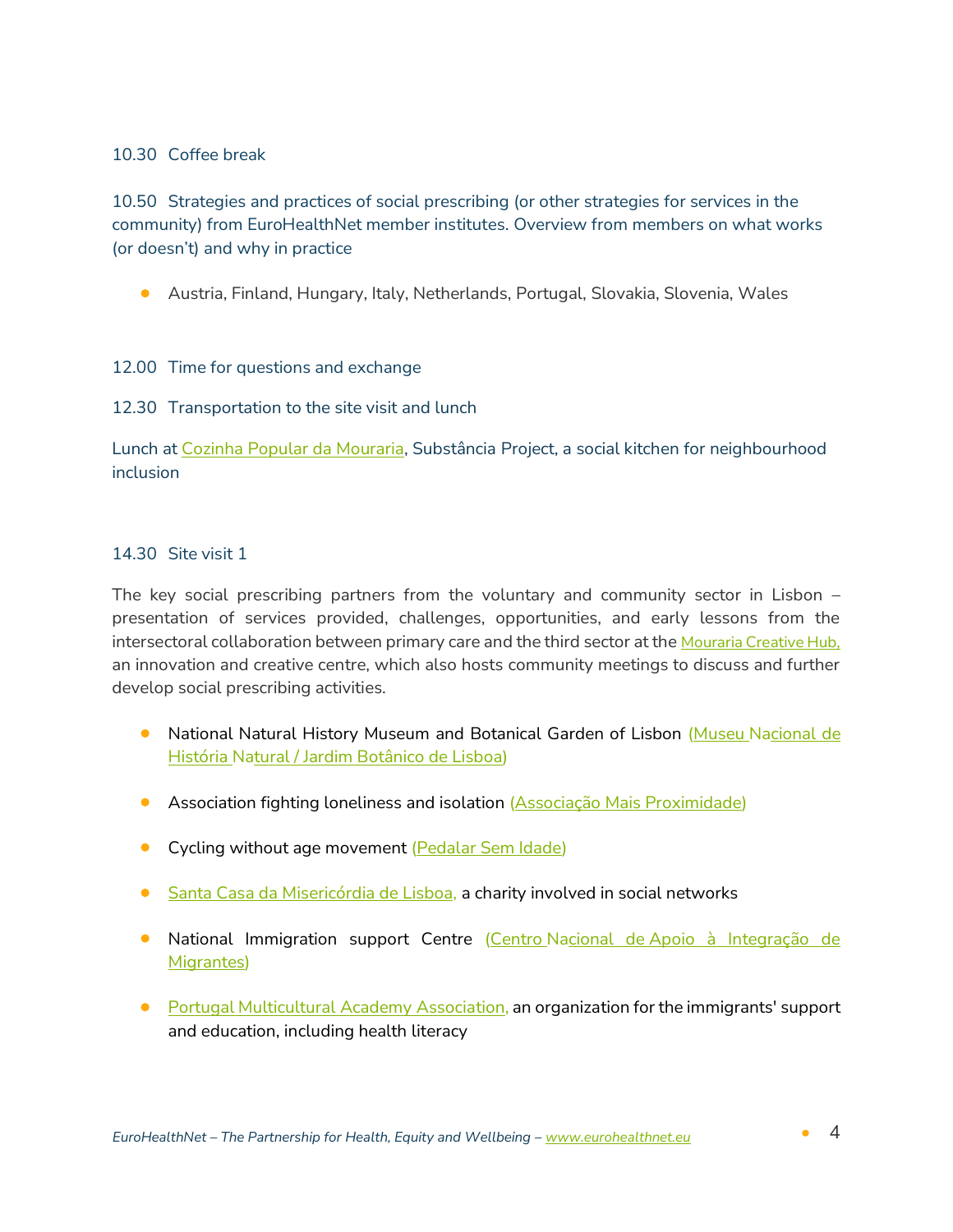#### 16.00 Site visit 2

Walking tour covering three social prescribing partners from the local voluntary and community sector in the Mouraria district.

- Social centre promoting arts and good mental health for the elderly, Oficina do Eu / Centro [Social Polivalente São Cristóvão e São Lourenço](https://scml.pt/acao-social/populacao-65/)
- An Intercultural Association of Lisbon (an immigration association of Nepalese people), [NIALP](https://nialp.pt/)
- [Associação Renovar](https://www.renovaramouraria.pt/) a Mouraria, association promoting social participation in Mouraria district
- 17.30 end of the Day 1
- 19.30 Dinner at "E um restaurante"

# **Day 2 - Thursday, 5 May 2022**

#### 9.00 Site visit 3

The role of local government. [Junta de Freguesia de Santa Maria Maior](https://www.jf-santamariamaior.pt/) solutions for promoting health in the community through the social prescribing lens – presentation of services provided, challenges, opportunities, and early lessons from the role of local governments in social prescribing adoption, dissemination and sustainability.

After the site visit, the Country Exchange Visit moves to the premises of the [Mouraria](https://eur03.safelinks.protection.outlook.com/?url=http%3A%2F%2Fcreativehubmouraria.weebly.com%2Fo-lugar.html&data=04%7C01%7CLuciana.Costa%40insa.min-saude.pt%7C01e3de17021b436f77f708d9e7385fdb%7C22c84608f01d46c5802463cc962e5f51%7C0%7C0%7C637795051589048241%7CUnknown%7CTWFpbGZsb3d8eyJWIjoiMC4wLjAwMDAiLCJQIjoiV2luMzIiLCJBTiI6Ik1haWwiLCJXVCI6Mn0%3D%7C3000&sdata=J1CCHKpyeqn4GKGgX9m1Soj9AclTApZoVZ6mWcOPffk%3D&reserved=0)  [Creative Hub.](https://eur03.safelinks.protection.outlook.com/?url=http%3A%2F%2Fcreativehubmouraria.weebly.com%2Fo-lugar.html&data=04%7C01%7CLuciana.Costa%40insa.min-saude.pt%7C01e3de17021b436f77f708d9e7385fdb%7C22c84608f01d46c5802463cc962e5f51%7C0%7C0%7C637795051589048241%7CUnknown%7CTWFpbGZsb3d8eyJWIjoiMC4wLjAwMDAiLCJQIjoiV2luMzIiLCJBTiI6Ik1haWwiLCJXVCI6Mn0%3D%7C3000&sdata=J1CCHKpyeqn4GKGgX9m1Soj9AclTApZoVZ6mWcOPffk%3D&reserved=0)

## 10.30 Roundtable discussion: impressions from the three site visits and formulation of key messages / actions to take

• What were the main take-away messages?

#### 11.00 Coffee break